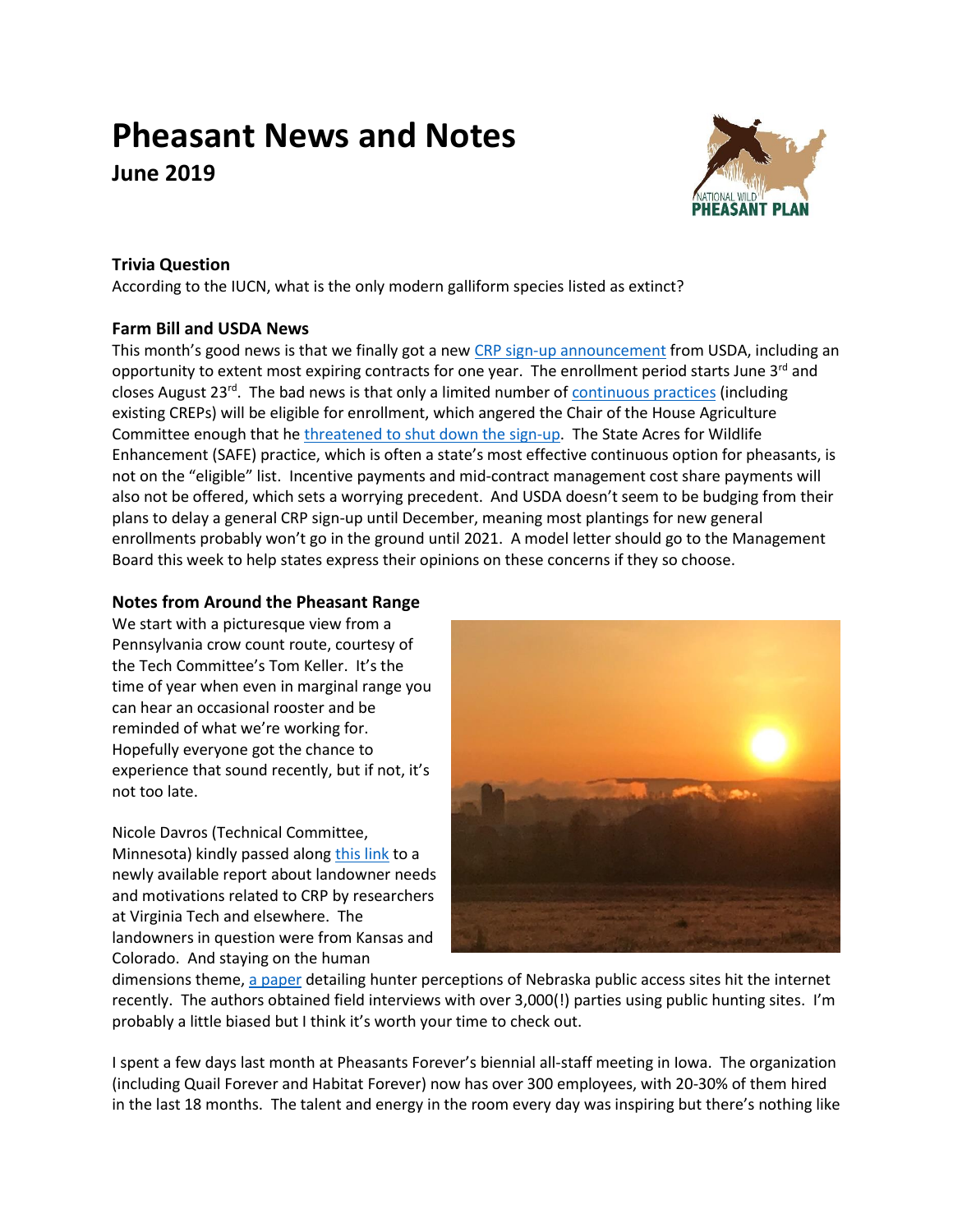spending a few days surrounded by 20-somethings to make you feel kind of old. Also, PF is ramping up an ambitious, multi-year fund-raising campaign and goal (think nine figures) that will be pushed out more publicly in the next year or two. More on that later, I'm sure.

I'm still poking around with the 1997-2017 Breeding Bird Survey data to see what relevant questions they might credibly answer. Range expansions and contractions came to mind, so I looked at differences in pheasant detections between the early and late ends of the data set. Of 4,903 routes, 1,364 were run each year during 1997-99 and 2015-17. Of those, pheasants were not detected at all on 901 routes, detected during both periods on 268, detected only during 1997-99 on 160, and detected only during 2015-17 on 35. The map of those results is below – not a particularly happy picture.



Finally, I've been thinking about how to meld the population management and R3 branches of pheasant conservation into a more cohesive framework in preparation for our upcoming discussions about revising the National Plan. Suppose an agency's pheasant habitat, access, and other R3 programs are geared towards one primary objective: to stabilize pheasant hunter numbers. Which of these programs should they invest the most in? I don't think we have a good science-based answer to that question yet.

To start the conversation, below are five graphs I think we most need to populate with actual data to tie our primary pheasant management concerns together into a unified package.

First, we need to quantify the relationship between pheasant abundance and hunter retention and reactivation rates. We have long assumed a positive effect of bird numbers on participation, but there are undoubtedly limits to that effect (i.e., the dashed lines in the figure) and other factors at play. For example, as our hunting population ages, older folks may not be able to continue hunting no matter how many birds there are. We also usually assume it's easier to retain hunters than to reactivate them. And as a related sidebar, we don't really know what the best metric is to characterize how hunters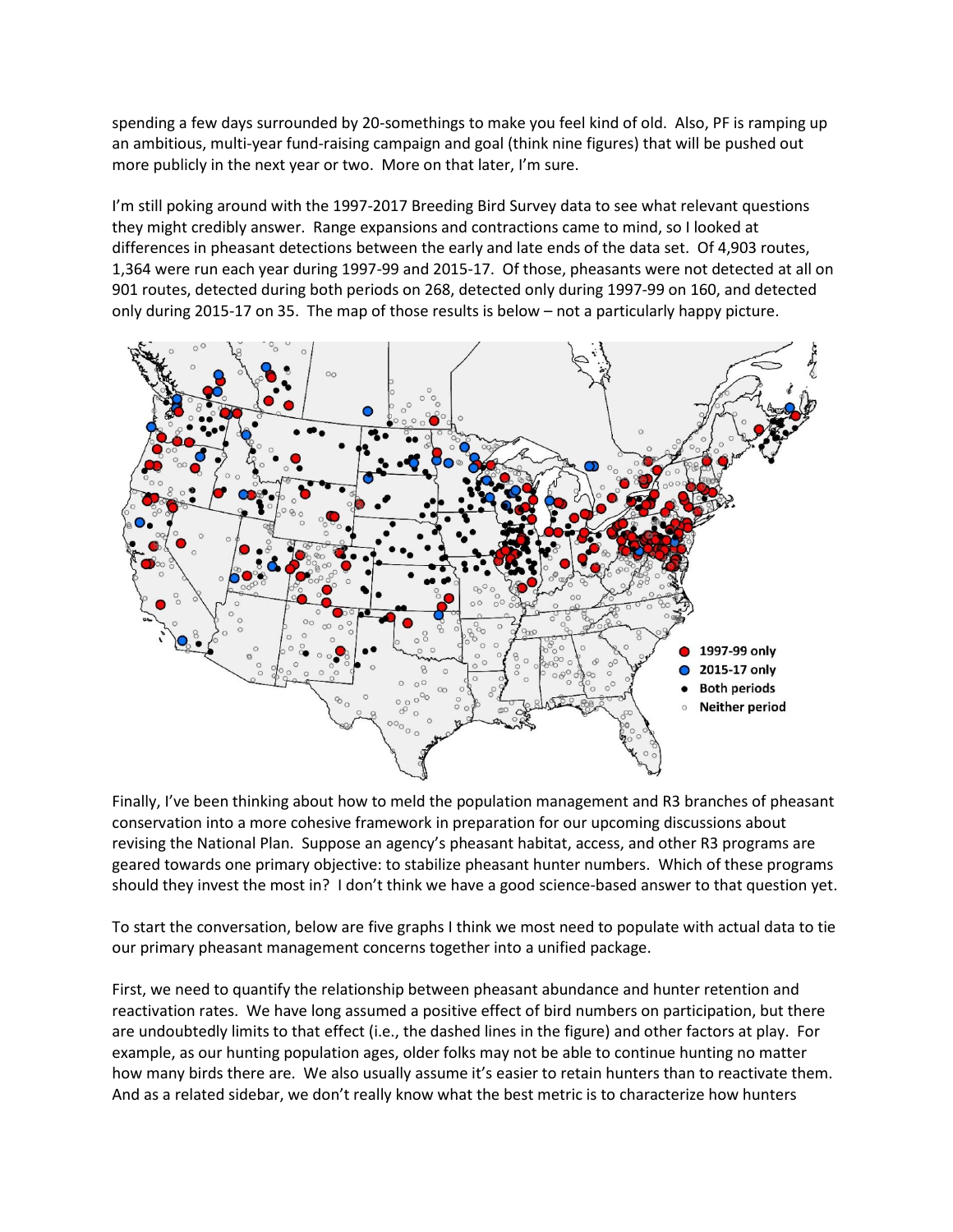experience and evaluate abundance most directly – our standard measure is often birds harvested per hunter-day, but an alternative metric such as pheasant encounters per hunting hour might be more predictive of perceived bird abundance and future participation. I've used birds per hunter-day in these graphics, but alternatives should be explored. These are all obviously human dimensions questions, so specific HD approaches will be needed to answer them.



Second, we need to know the rate at which new hunters are likely to be recruited and how pheasant abundance influences that rate. Below I assumed the rate is only weakly related to abundance, but I could be wrong. Again, this is a HD question.

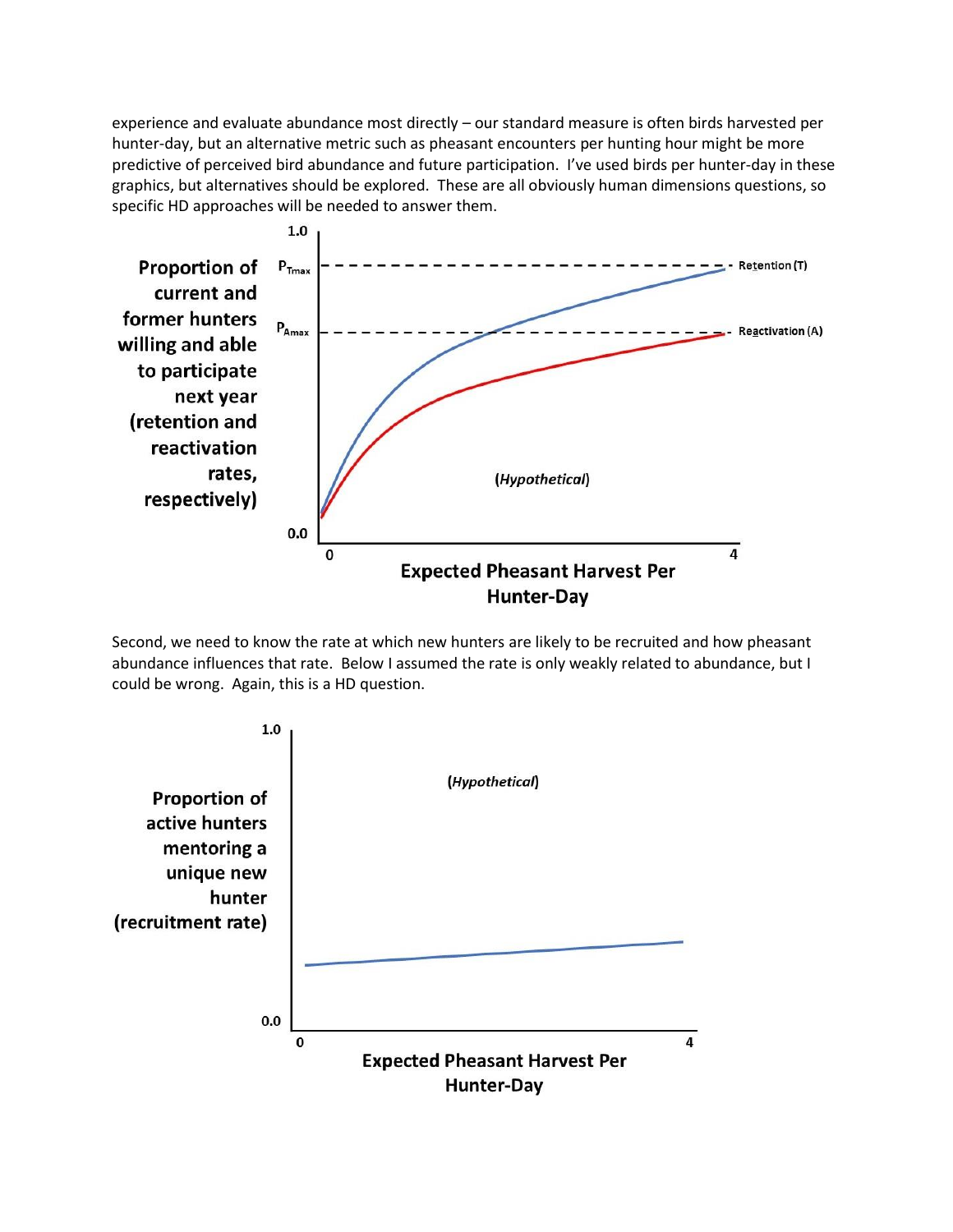Third, we need to know how our usual survey-based measures of pheasant abundance relate to the relevant measure of hunter success. The multi-state project looking at August roadside counts should help with this one.



Fourth are our bread-and-butter relationships between habitat metrics and pheasant abundance. I used nesting cover in this graph, but actual relations are surely multi-factorial. Predictions of abundance based on land cover can take many forms, but the "Nebraska model" o[f Jorgensen et al. \(2014\)](https://journals.plos.org/plosone/article?id=10.1371/journal.pone.0099339) is a good example of what we can create with enough of the right types of data and analyses.

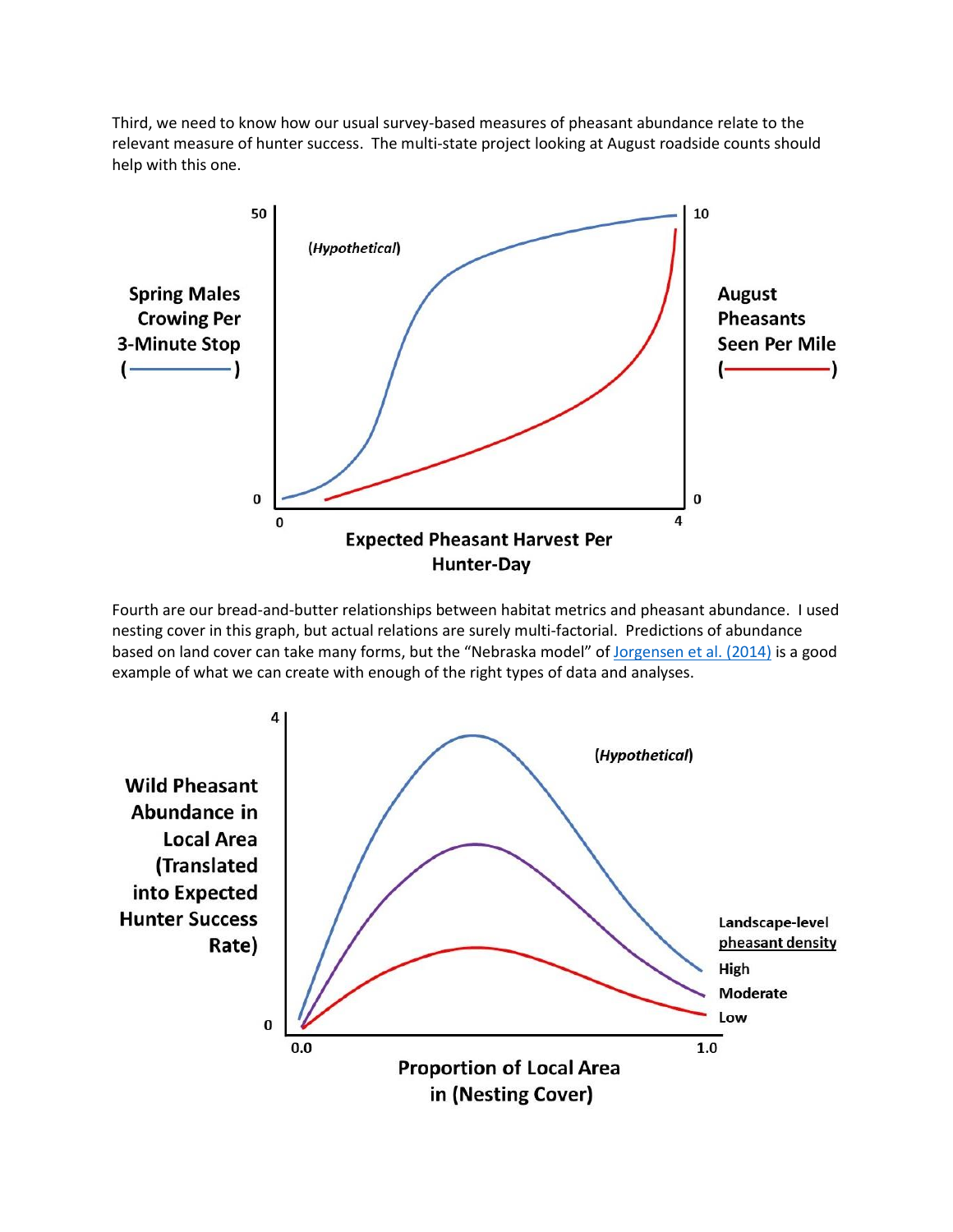Lastly, we need to know how big a "local area" we need to manage to produce our desired level of pheasant abundance and hunter success. Since money is always limited, we mostly want to know how small an area we can get away with managing and still produce the desired effect. If we can't afford to manage at a scale to keep some target number of hunters engaged, alternate strategies (e.g., managing somewhere else, augmenting with pen-raised birds, etc.) become more attractive.



If we were able to base each of these graphs on actual data, coupled with information about how much various habitat and R3 interventions cost, I think we could answer many of the questions about pheasant management trade-offs that currently stump us. It's likely that some of these relationships will be difficult to measure and distressingly variable among states and years, but it's also possible states may already have some data (e.g., license buyer data) that could get us started on a few of these questions without much expense.

Are there additional questions you think belong on this list? I imagine we'll spend some time discussing how these and alternative ideas might fit into a National Plan revision, if at all, at our fall meetings, so it's probably worth starting to think about the topic now. Any feedback between now and then is welcomed.

#### **Pheasant-relevant Media**

[In latest blow to Noem's pheasant habitat initiative, SD legislators reject two proposals](https://www.jamestownsun.com/news/government-and-politics/4609128-latest-blow-noems-pheasant-habitat-initiative-sd-legislators) [What happens to tails of animals killed for SD bounty? Answers on Noem's pheasant initiative](https://www.argusleader.com/story/news/politics/2019/05/09/what-happens-tails-animals-killed-bounty-answers-on-kristi-noems-pheasant-initiative/1131248001/) [Food plots recommended by Iowa DNR to](https://www.radioiowa.com/2019/05/06/food-plots-recommended-by-dnr-to-help-pheasant-population/) help pheasant population [Can pollinator-friendly solar energy work for bees and farms?](https://foodprint.org/blog/can-pollinator-friendly-solar-energy-work-for-bees-and-farms/) [Ohio DOT creates pollinator habitat, saves money](https://www.news5cleveland.com/news/originals/pollination-paradises-alongside-our-highways-are-helping-bring-back-vanishing-monarch-butterflies-while-saving-millions-of-dollars) [More than 140 million acres enrolled in federal farm conservation programs](https://www.fb.org/market-intel/more-than-140-million-acres-in-federal-farm-conservation-programs) [Cover crops and dryland wheat? Challenge accepted.](http://nrcs.maps.arcgis.com/apps/Cascade/index.html?appid=fa461f87f45549489e865a2a4ad6f59a)